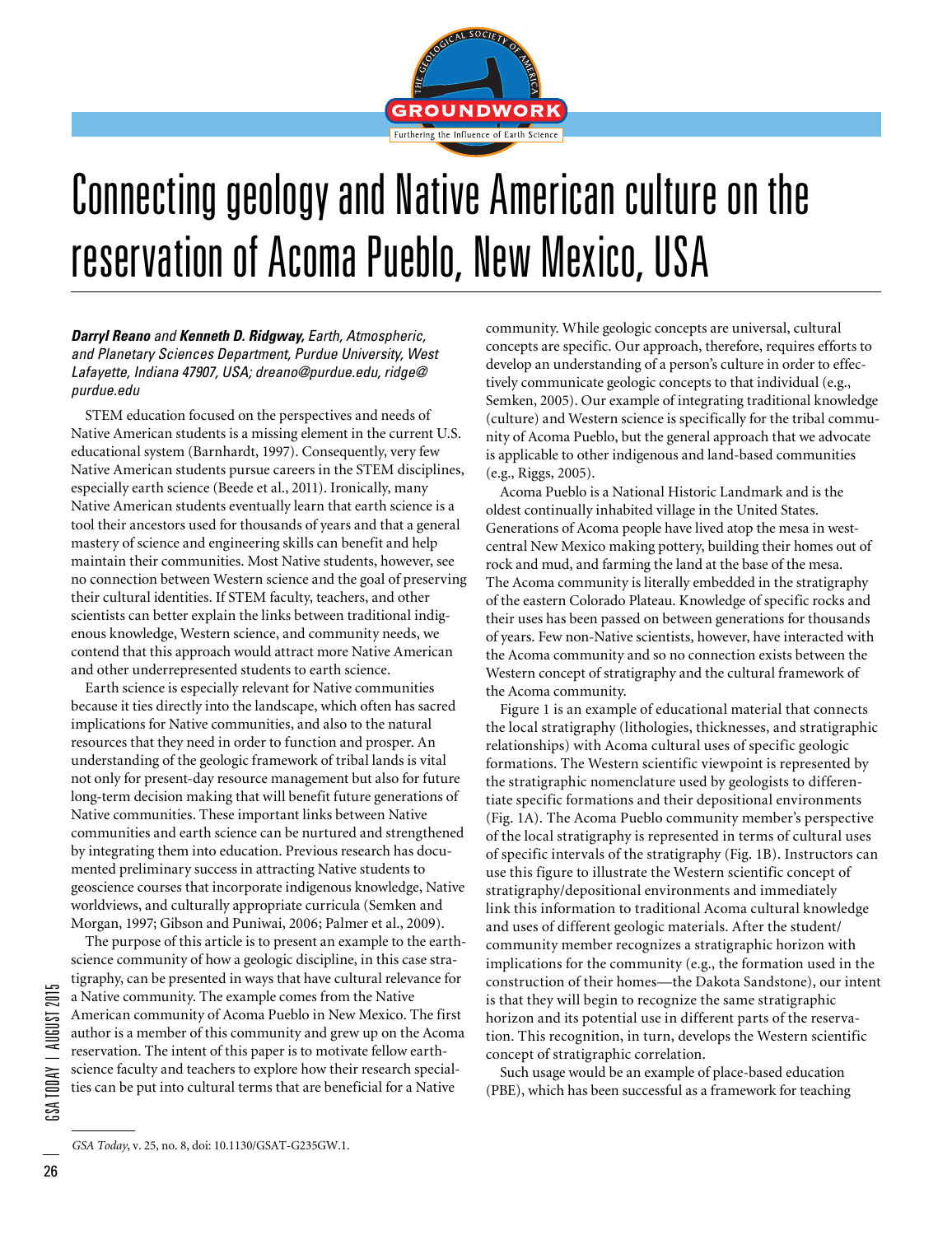

Figure 1. A comparison of the perspectives of Western earth sciences (A) and the Acoma Pueblo community (B) of the stratigraphy near Acoma Pueblo. The stratigraphic positions of earth materials that are "culturally sensitive" to the local Native communities have not been labeled in this version of the figure, because it is intended for non-tribal members. Modified from Maxwell (1976).

students from widely variable backgrounds about geologic concepts (Gruenewald, 2003; King, 2008; Semken et al., 2009; Semken and Brandt, 2010). Because PBE uses a holistic perspective, it is an effective way to combine scientific knowledge which the student may be unaware of—with knowledge that is already within the student's realm of cultural awareness (Barnhardt and Kawagley, 2005). For our approach, we define PBE as an educational framework that can utilize landscapes/ places as mediums through which cultural traditions and Western science inform each other through the lives of people as they experience these places.

Our approach builds on the educational framework that situates learning (knowledge) in the social context of the community, the tools and practices employed, and the activity itself (e.g., Lave and Wenger, 1991). For our example, PBE requires the blending of two cultures: that of the Acoma Pueblo people and that of Western science. We feel this blending of two cultures is an especially important element of teaching earth science to Native communities. In our version of this place-based pedagogy, the instructor provides an opportunity for the student to integrate

Western scientific concepts with cultural knowledge that has already been socially transferred to the student from the elders and local community. This approach, which we advocate in this article, requires earth-science instructors to put their science into a cultural perspective, which in turn requires the instructors to become familiar with their local Native communities as well as Native perspectives and uses of the local landscape. During this phase of information gathering, respect for cultural boundaries (including consent to use the traditional knowledge for teaching purposes) should be paramount. Many times, this can be achieved through close collaboration with respected Elders as well as the governing entities of particular Native communities. Building these types of relationships requires time and trust, but they can also be very rewarding and provide learning opportunities for both the students and the instructor.

In closing, it is important to note that STEM education designed for the diverse cultural needs of Native American students is lacking. The future of these students' traditional communities is partially dependent on the strength of knowledge the community has regarding landscape uses, natural resources,